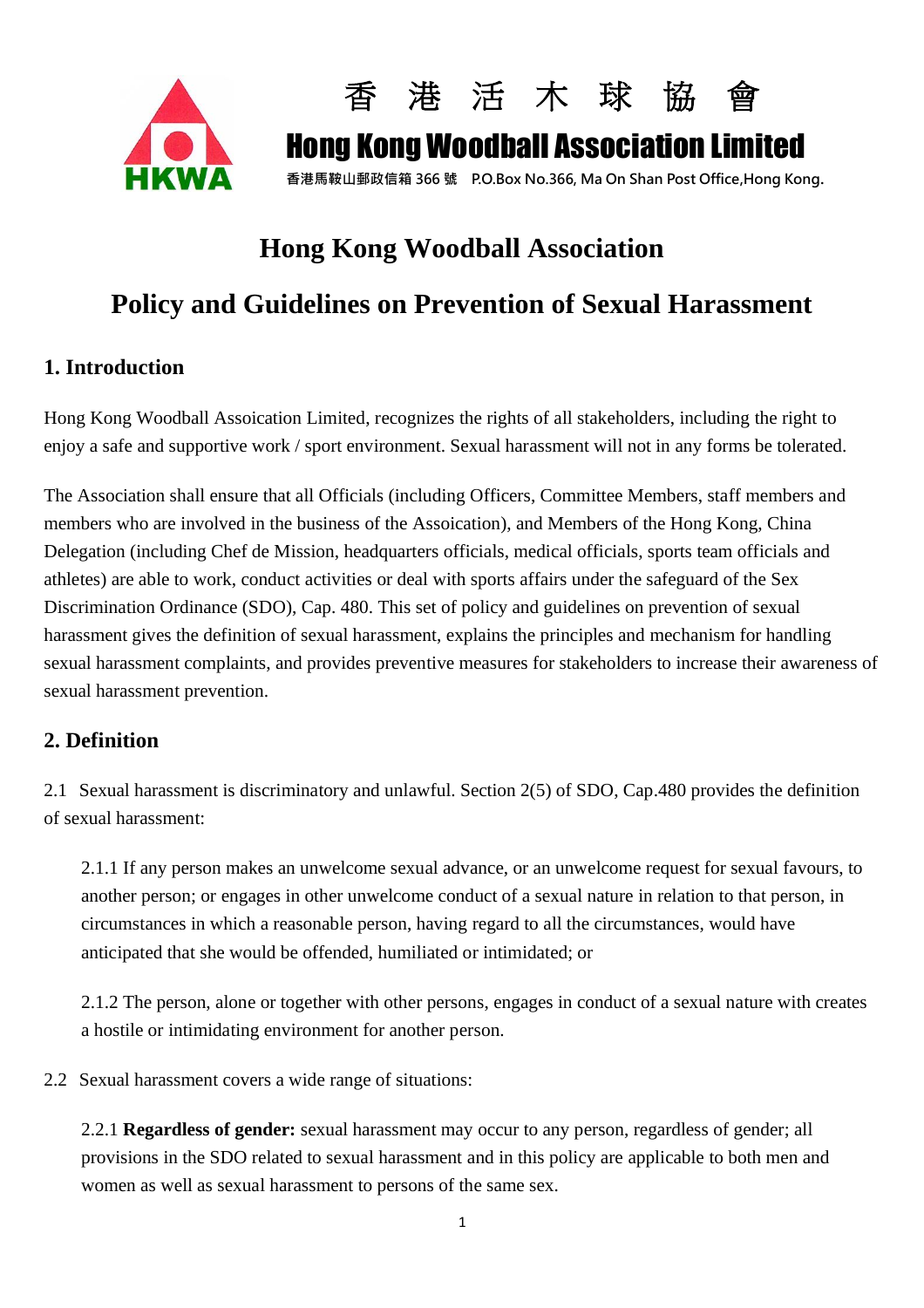



2.2.2 **Intention is irrelevant:** even if the act of sexual harassment is not intentional or there is no direct evidence to prove the intention, it amounts to sexual harassment once the act falls within the definition of sexual harassment. Hence, no matter whether the act is intentional or not, or even if the act is of a playful nature, it may amount to sexual harassment.

2.2.3 **Single incident:** a single incident may amount to sexual harassment.

2.2.4 **Power relationship:** Although sexual harassment incidents are usually related to a power relationship, i.e., a more powerful person harassing a less powerful person. It is also possible for a person weaker in power to harass a more powerful person, e.g., an employee harassing the employer.

- 2.3 Some examples of sexual harassment are given below:
	- 2.3.1 Repeated attempts to make a date, despite being told "NO" each time
	- 2.3.2 Comments with sexual innuendoes and suggestive or insulting sounds
	- 2.3.3 Displaying sexually obscene or suggestive photographs or literature

#### **3. Handling Sexual Harassment**

3.1 A person who believes himself/herself to be a victim of sexual harassment should take action immediately. Do not ignore sexual harassment as the harasser may misinterpret a lack of action as approval or condonation of the behaviour. Making a delayed complaint could also cause difficulties to the investigation and the collection of evidence. The Federation shall ensure that no one will be punished because of lodging a complaint in good faith. There is also a time bar for lodging a complaint with the Equal Opportunities Commission (EOC) or to take legal action. If the person who is sexually harassed intends to lodge a complaint with EOC, he/she should take action within 12 months after the incident occurred. Otherwise, EOC will not handle the case unless there are justifiable reasons for the delay. Any decision to take legal proceedings to the District Court should be made within 2 years from the date of the incident.

3.2 Every person has a right to lodge a complaint on sexual harassment. A third party who witnesses sexual harassment could also report the incident. When a person is sexually harassed, he/she may take the following actions:

3.2.1 Speak up at the time. Tell the harasser that his/her act is unwelcome and should stop immediately.

3.2.2 Keep a written record of the incidents, including the dates, time, location, witnesses and nature (what the harasser has said or done) and the complainant's own response.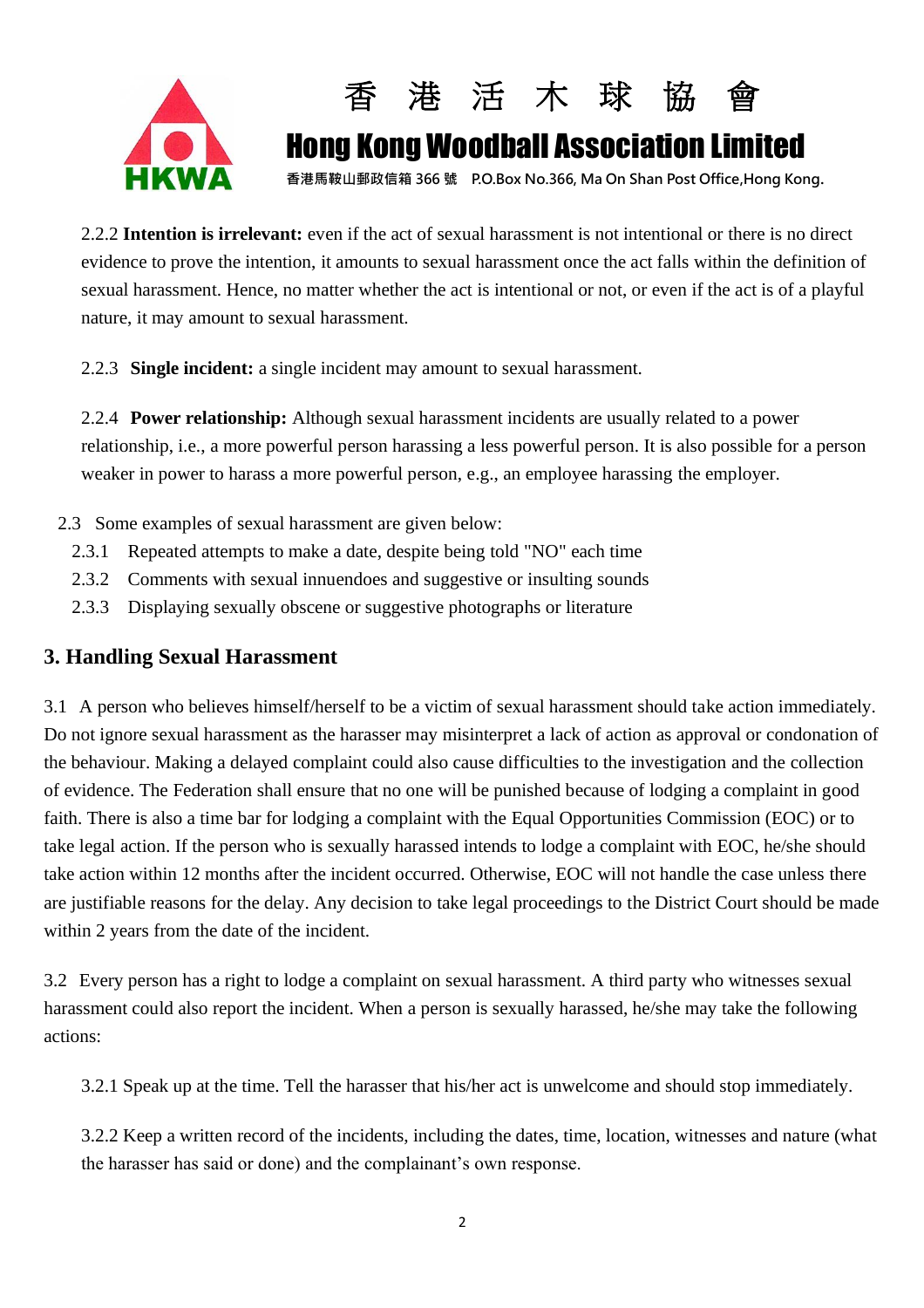



3.2.3 Tell someone he/she trusts and ask for emotional support and advice.

3.2.4 Lodge a complaint to the Officers and the Executive Director (ED) of the Association.

3.2.5 Lodge a complaint with EOC and request investigation or conciliation. In case conciliation fails, the complainant may request EOC to provide legal assistance (telephone number: 2511-8211). For enquiries or complaints, please refer to EOC's website: http://www.eoc.org.hk/eoc/graphicsfolder/complaint.aspx.

3.2.6 Consult a lawyer; report to the police or file a civil law suit against the harasser as the victim may deem fit.

3.2.7 The Federation's internal mechanism for handling sexual harassment complaints does not affect the lodging of complaints with EOC, reporting of incident to the police or filing of lawsuit in the District Court.

#### **4. Mechanism for Handling Sexual Harassment Complaints**

4.1 The Association has established both informal and formal mechanisms for handling sexual harassment complaints. The differences between the two mechanisms are summarized in the following table:

|             | <b>Informal mechanism</b>                                                                                                                                                                                                                                 | <b>Formal mechanism</b>                                                                                                                                                                                                                   |
|-------------|-----------------------------------------------------------------------------------------------------------------------------------------------------------------------------------------------------------------------------------------------------------|-------------------------------------------------------------------------------------------------------------------------------------------------------------------------------------------------------------------------------------------|
| Suitability | For relatively minor / single incidents of<br>$\bullet$<br>sexual harassment<br>When the complainant does not want to<br>$\bullet$<br>start the formal mechanism or wishes to<br>maintain a work relationship with the<br>complainee                      | For more serious or repetitive sexual<br>$\bullet$<br>harassment complaints<br>When sexual harassment continues or<br>$\bullet$<br>when it is not possible to resolve the<br>conflict by the informal mechanism                           |
| Committee   | Conciliation Committee / a Conciliator                                                                                                                                                                                                                    | nvestigation Committee<br>$\bullet$                                                                                                                                                                                                       |
| Process     | Explain the process / rules of the meeting<br>$\bullet$<br>(e.g. record, confidentiality)<br>Find out the complainant's allegations<br>$\bullet$<br>and demands<br>Explain the different complaint handling<br>$\bullet$<br>mechanisms to the complainant | Formally interview the complainant and<br>$\bullet$<br>collect a statement<br>Inform the complainee<br>about<br>the<br>$\bullet$<br>complaint and give him the opportunity<br>to respond to the allegation<br>Interview witnesses, if any |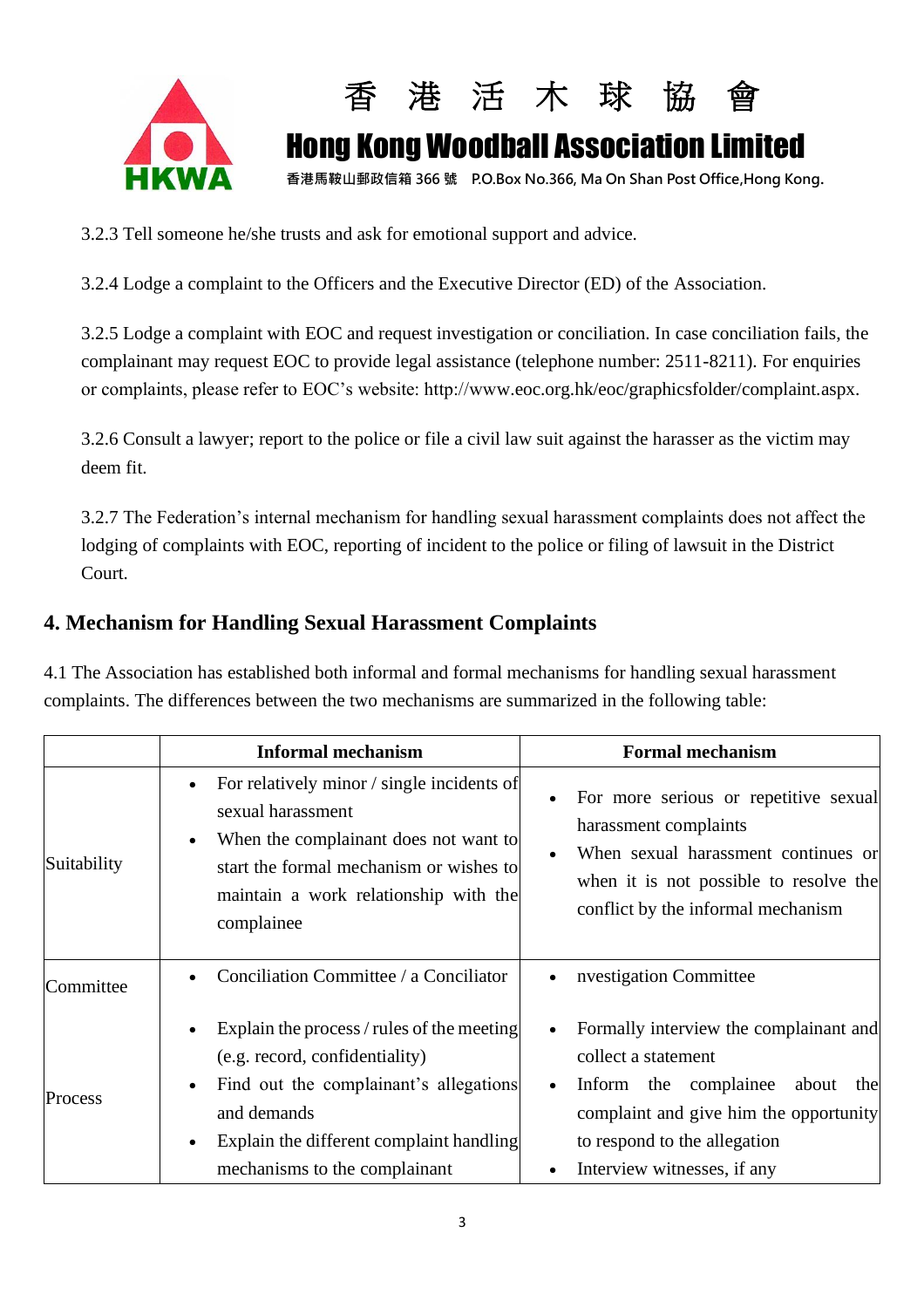



## Hong Kong Woodball Association Limited

**香港馬鞍山郵政信箱 366 號 P.O.Box No.366, Ma On Shan Post Office,Hong Kong.**

|                   | Try to understand the incident from the<br>complainee's perspective<br>Resolve<br>the<br>problem<br>through<br>conciliation and reach a settlement if<br>possible<br>Does not involve an investigation                                                                                              | Collect evidence<br>Make a finding on the balance of<br>probabilities (i.e. is it more likely than<br>harassment<br>that<br>sexual<br>has<br>not<br>occurred?)<br>Prepare a written report, giving an<br>account of the investigation outcome,<br>disciplinary actions (if any) and the<br>considerations behind<br>Inform both the complainant<br>and<br>complainee of the outcome<br>Take disciplinary actions and handle<br>appeals (if any) |
|-------------------|-----------------------------------------------------------------------------------------------------------------------------------------------------------------------------------------------------------------------------------------------------------------------------------------------------|-------------------------------------------------------------------------------------------------------------------------------------------------------------------------------------------------------------------------------------------------------------------------------------------------------------------------------------------------------------------------------------------------------------------------------------------------|
| <b>Advantages</b> | Potentially quicker to process and to<br>solve the problem<br>Provides an opportunity to inform the<br>complainee of the organization's policy<br>and of how their behaviour is affecting<br>others                                                                                                 | Provides a formal record of complaint<br>Appropriate disciplinary measures<br>actions may be taken                                                                                                                                                                                                                                                                                                                                              |
| Disadvantages     | Less easy to monitor<br>$\bullet$<br>Details of the process and outcome may<br>not be documented<br>Complainees may feel that they have<br>been treated unfairly as they have no<br>chance to put the record straight<br>Effectiveness may be affected by the<br>power dynamics between the parties | Takes a longer time to process                                                                                                                                                                                                                                                                                                                                                                                                                  |

4.2 When a verbal or written complaint is received, the Federation will pass it to the ED for consideration. Depending on the seriousness of the complaint and the complainant's wish, either the Conciliation Committee / a Conciliator would be assigned by the ED after consultation with the Hon. Secretary General (HSG), or the Investigation Committee appointed by the HSG will be formed to handle the complaint.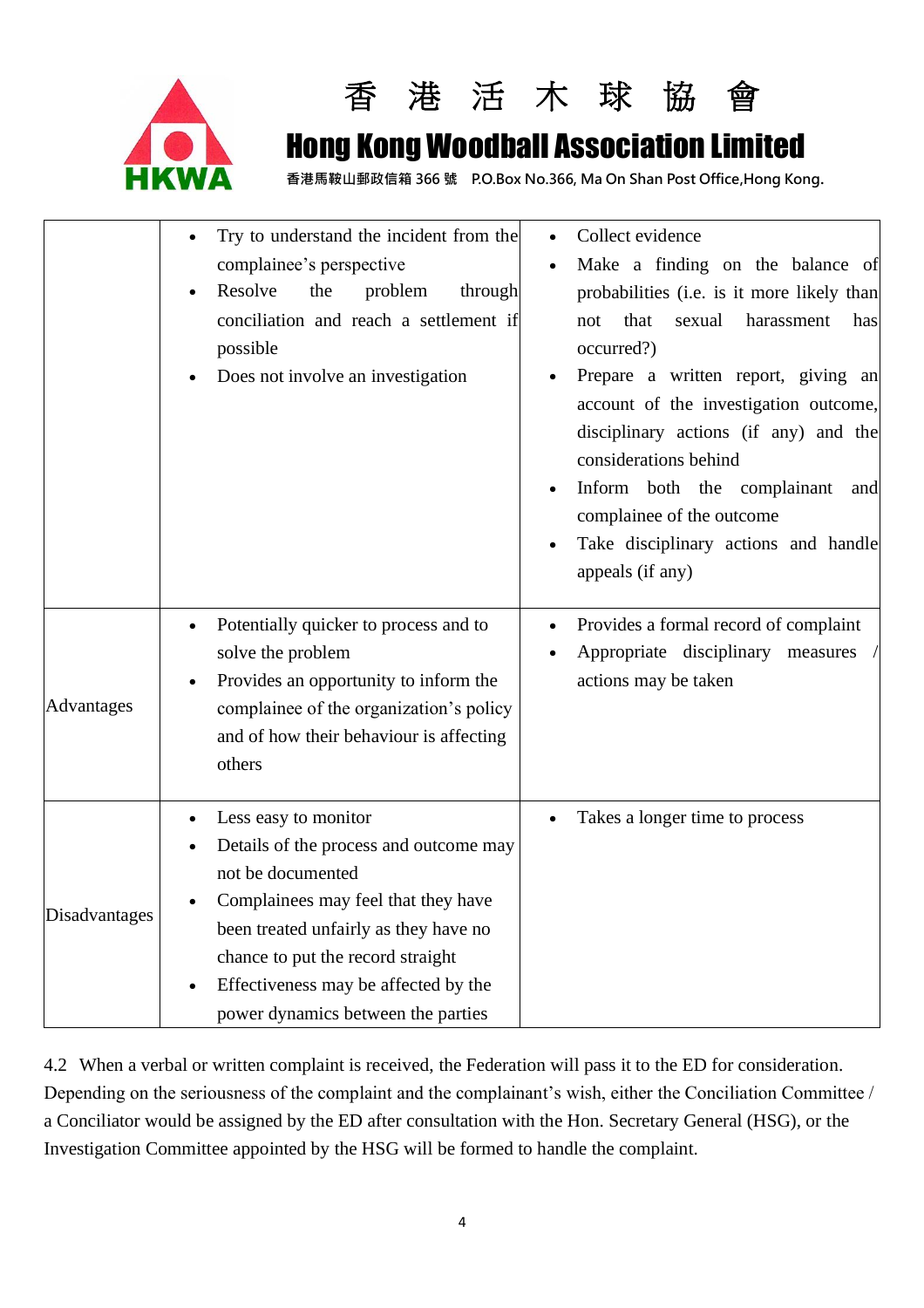



4.3 The membership composition of the committees should preferably consist of similar number of both genders. For conciliation, the person or the Committee in charge of the process should be agreed by both the complainant and the complainee, failing which the complaint shall be passed to the Investigation Committee.

4.4 If the complainant is a minor, he/she could be accompanied by a parent / guardian / relative to attend meetings related to the complaint.

4.5 The Conciliator / Conciliation Committee will keep a brief account of the steps taken to resolve a case. All proceedings of the Investigation Committee will be recorded in a detailed written report.

4.6 The Conciliator / Conciliation Committee may propose terms of settlement with the consent of both parties (e.g. requiring the alleged harasser to apologize, to attend counselling sessions, or to pay compensation). If a case of sexual harassment is established by the Investigation Committee, the Federation may take appropriate disciplinary measures against the harasser (e.g. requiring the harasser to face dismissal or termination of employment contract, or to be suspended or dismissed from the Delegation depending on the nature of the cases).

4.7 Where the behaviours in sexual harassment cases also amount to criminal offences, such as indecent assault, and distribution or display of indecent and obscene articles, the Federation may consider referring the cases to the police on its own motion.

4.8 Considering that any delay in lodging a complaint could cause difficulty to the investigation and the collection of evidence, a victim should lodge a complaint within 12 months after the incident occurred. For cases with justifiable reasons, the Federation may at its own discretion consider to handle delayed complaints.

4.9 If necessary, support and counselling can be offered to the complainant.

4.10 A flow chart on handling sexual harassment complaints is appended in the Annex for reference.

#### **5. Principles of Handling Sexual Harassment Complaints**

The Association shall handle sexual harassment complaints based on the following principles:

5.1 **Fairness:** enquiries and complaints should be handled in a just and impartial manner to ensure that the complainant and the alleged harasser are fairly treated, and both parties have chances to present their case.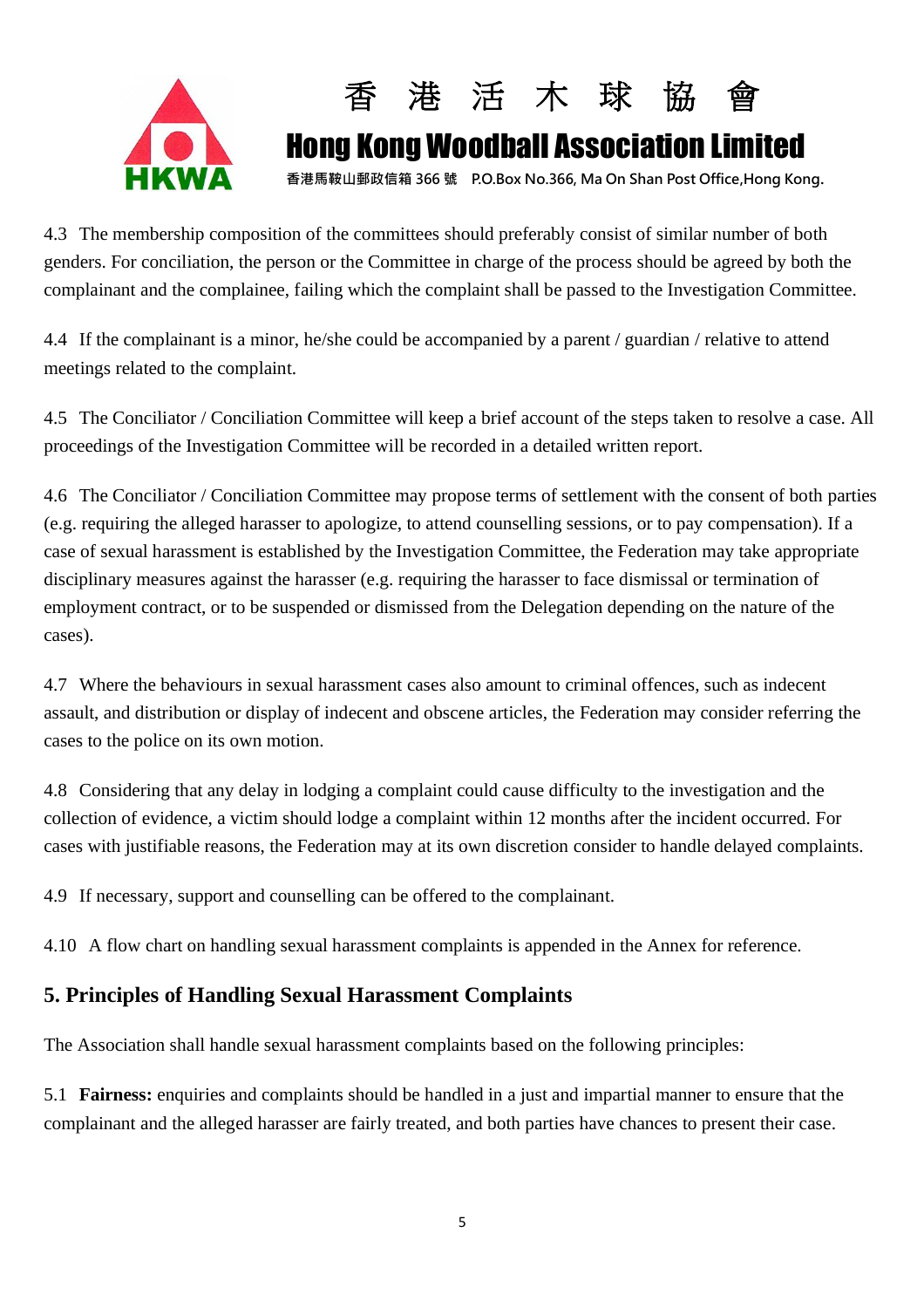



5.2 **Confidentiality:** assurance should be given to complainants that all information and records related to a sexual harassment complaint must be confidential and will only be disclosed to relevant staff members handling the case and the alleged harasser on a need-to-know basis.

5.3 **Promptness:** complaints should be handled promptly because both the complainant and the alleged harasser are under pressure. The Federation pledges to deal with complaint cases without any delay.

5.4 **Transparent procedures:** the handling procedures related to sexual harassment complaints should be made known to Officers, staff, coaches, members and all other persons related to the Federation.

5.5 **Protection for complainants and witnesses:** complainants and witnesses should be protected against victimization, including retaliation. According to section 9 of the SDO, victimization means being treated less favourably after filing a complaint or acting as witness. Victimization is in itself an unlawful act of discrimination.

5.6 **Avoiding conflict of interest:** if the staff member who handles the enquiry / complaint case is closely related to the complainant or the alleged harasser (e.g. relatives), or the alleged harasser is the person-in-charge of handling sexual harassment complaints, the case should be handled by another person.

5.7 **Anonymity:** in the case of an anonymous complaint, the Federation shall consider the evidence and seriousness of the case before making inquiries or conducting investigations.

5.8 **Discretion:** empathy shall be shown to the feelings of complainants (e.g. avoiding asking the complainant to repeat his/her story, appointing investigators of the same sex to interview the complainant) to ensure that the complainant would not be unnecessarily distressed or humiliated. Complaint cases should be handled discreetly such that related parties would not be unnecessarily distressed.

#### **6. Measures for Prevention of Sexual Harassment**

6.1 The Association shall promulgate this set of policy and guidelines to all Officials and Members of the Hong Kong, China Delegation to enhance their awareness of sexual harassment prevention. This set of policy and guidelines shall also be uploaded onto the Association's website for stakeholders' reference and shall undergo review once every five years.

6.2 Stakeholders may refer to the International Olympic Committee's website for the Consensus Statement on "Sexual Harassment and Abuse in Sport", the Toolkit for "Safeguarding athletes from harassment and abuse in sport" and measures for prevention of sexual harassment.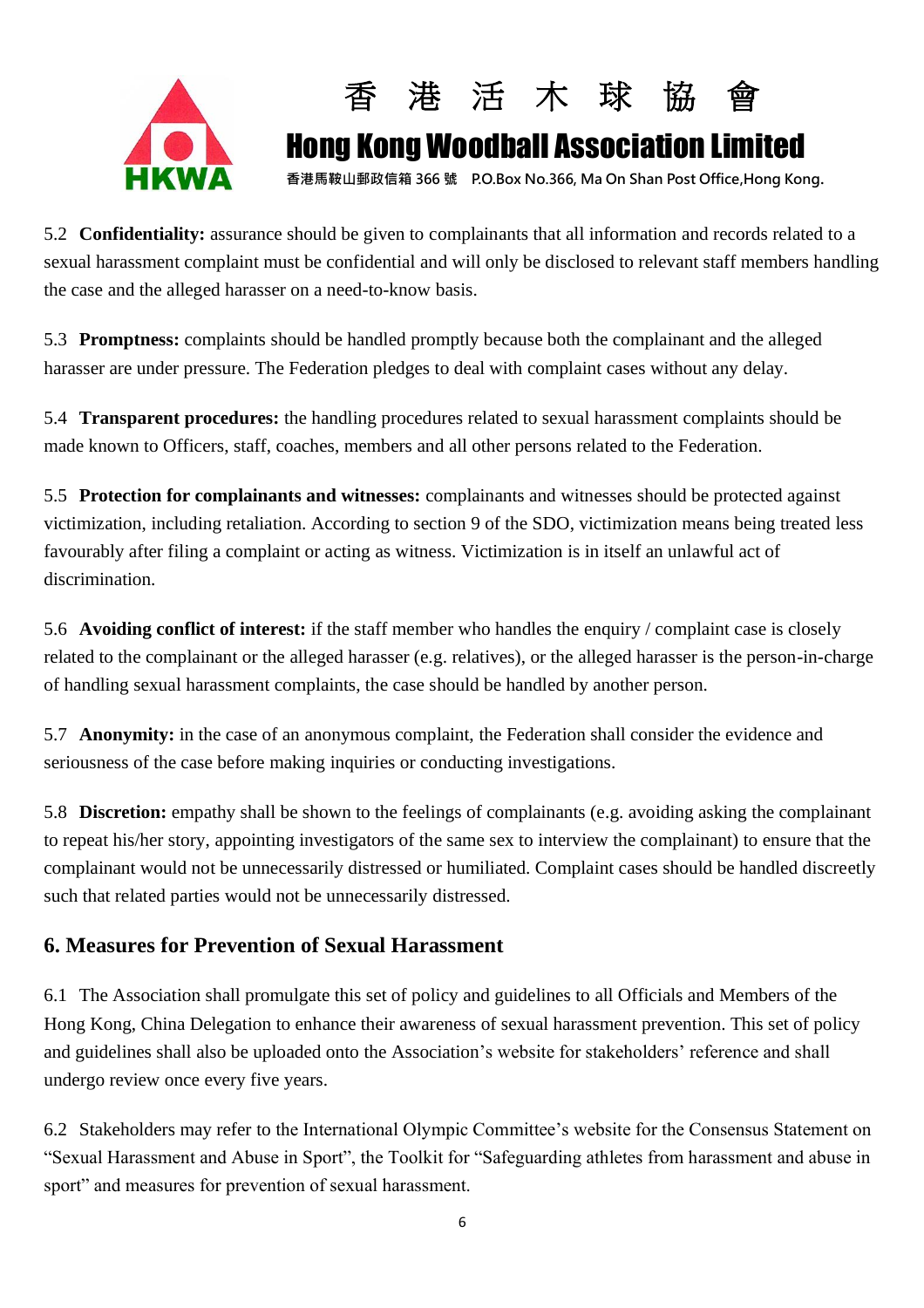



6.3 The Association would collaborate with EOC or other relevant organizations to provide seminars or workshops on prevention of sexual harassment to stakeholders on a need basis.

6.4 The Associationwould provide regular training to staff members to enhance their awareness of sexual harassment prevention. Training would also be provided to staff members who need to handle complaints of sexual harassment.

6.5 In the recruitment of coaches, the Federation shall, before offering an appointment to a coach, require him/her to provide proof that he/she does not have any criminal conviction records against a specified list of sexual offences under the Sexual Conviction Record Check scheme. Upon appointment, a coach shall be required to sign an agreement to this set of policy and guidelines. The Association shall also require all other potential employees who need to be in contact with children or mentally incapacitated persons at work to apply for the Sexual Conviction Record Check before offering appointment to them. If the aforementioned persons are from outside Hong Kong, they shall be required to provide proof issued by their previous country/region of residence to the effect that they do not have any criminal conviction records against sexual offences.

6.6 The Association would inform all stakeholders the seriousness and unlawfulness of sexual harassment; all Members of Hong Kong, China Delegation would be required to sign an undertaking on this issue.

6.7 For enquiries or complaints, please feel free to contact Deputy Manager (Division 1) of the Association Secretariat by email to info@woodball.hk.